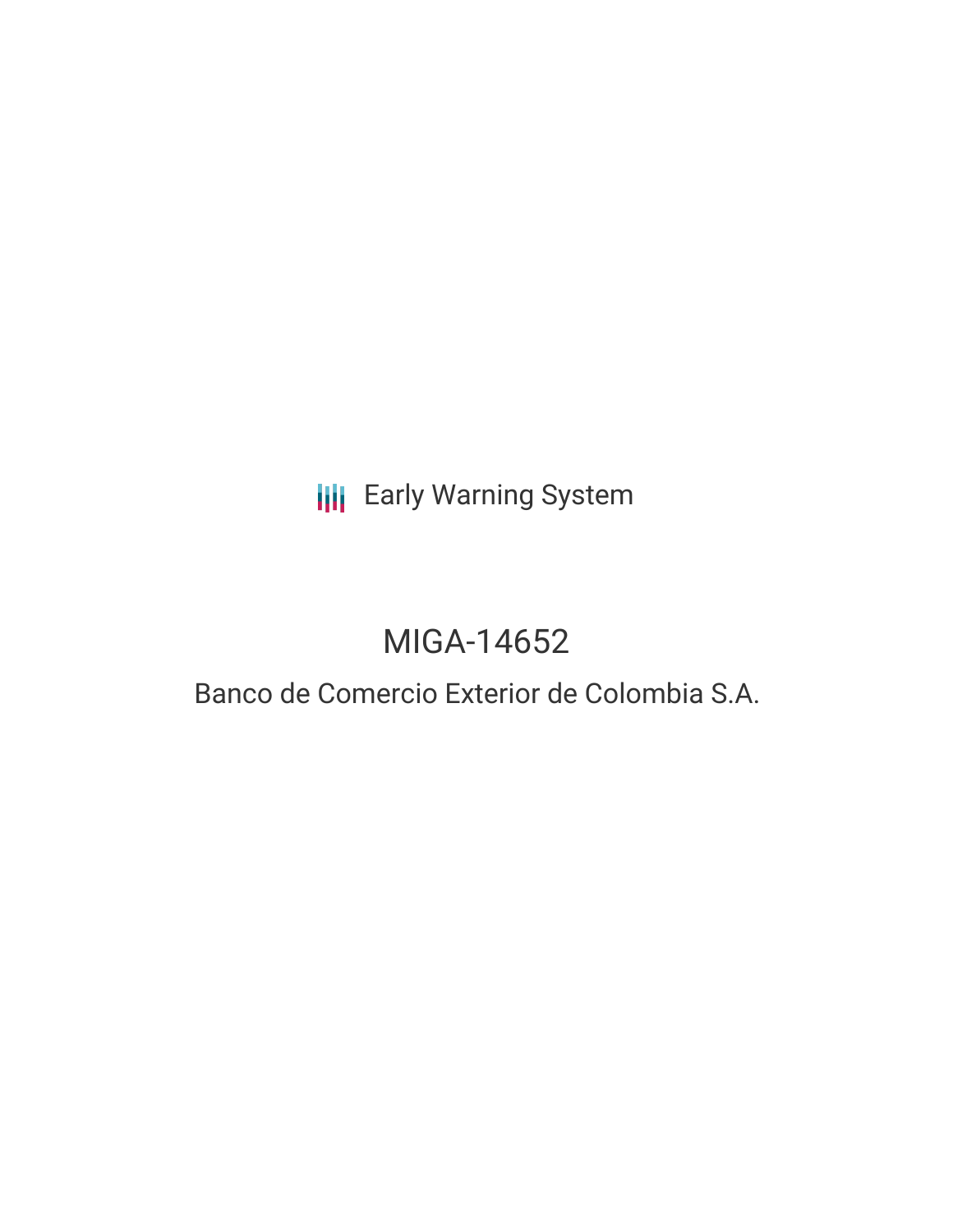### **Quick Facts**

| <b>Countries</b>               | Colombia                                        |
|--------------------------------|-------------------------------------------------|
| <b>Financial Institutions</b>  | Multilateral Investment Guarantee Agency (MIGA) |
| <b>Status</b>                  | Approved                                        |
| <b>Bank Risk Rating</b>        | FI                                              |
| <b>Voting Date</b>             | 2020-06-08                                      |
| <b>Borrower</b>                | Banco de Comercio Exterior de Colombia S.A.     |
| <b>Sectors</b>                 | Finance                                         |
| <b>Investment Type(s)</b>      | Guarantee                                       |
| <b>Investment Amount (USD)</b> | \$475.00 million                                |
| <b>Project Cost (USD)</b>      | \$475.00 million                                |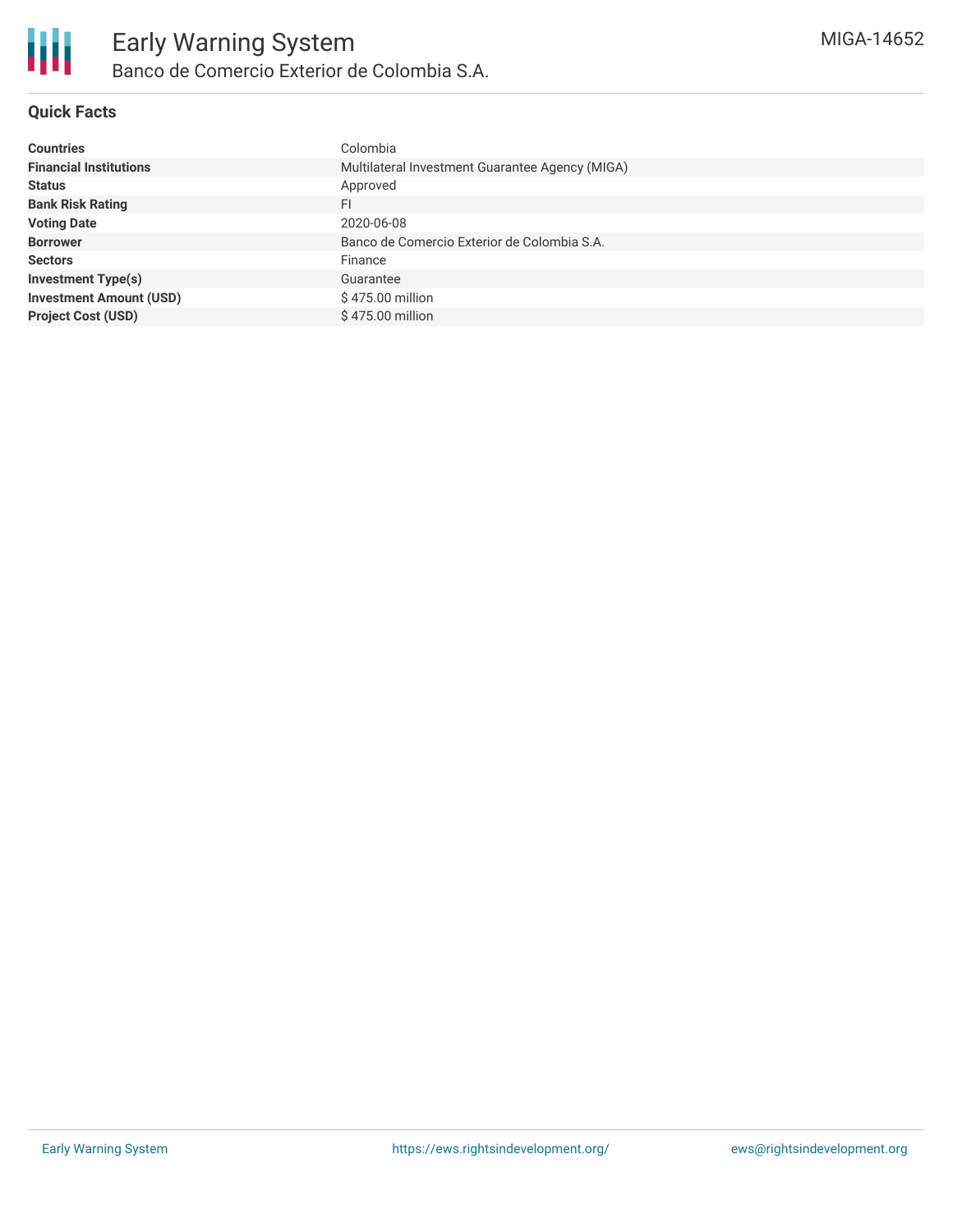

#### **Project Description**

This summary covers an application made by Banco de Comercio Exterior de Colombia S.A. (Bancoldex) to cover a proposed lending facility to be provided to Bancoldex by a group of lenders yet to be identified.

MIGA's coverage has been sought in relation to a Non-Honoring of Sovereign Financial Obligations by a State-Owned Enterprise (NHFO-SOE) guarantee for a US dollar debt financing structure of up to US\$ 475 million with a tenor of up to 3 years.

The MIGA guaranteed loan will be used by Bancoldexto finance several of the Government initiatives aimed at providing liquidity for companies and preserving employment in response to the current COVID-19 crisis. The MIGA guaranteed loan will be used to fund programs, such as "Colombia Responde" and "Colombia Responde para Todos", among others (the Programs), which provide short-term working capital loans of up to US\$1.2 million with tenors of up to 36 months to Corporates and Micro, Small and Medium Enterprises (MSMEs) through financial intermediaries.

The Project is aligned with MIGA's US\$6 billion COVID-19 response package under its pillar of countering adverse economic impacts during the COVID-19 crisis by providing liquidity to the financial sector as well as with the **US\$14 billion World Bank Group (WBG) Fast Track COVID-19 Facility to assist member countries in addressing the current global pandemic and its impacts.**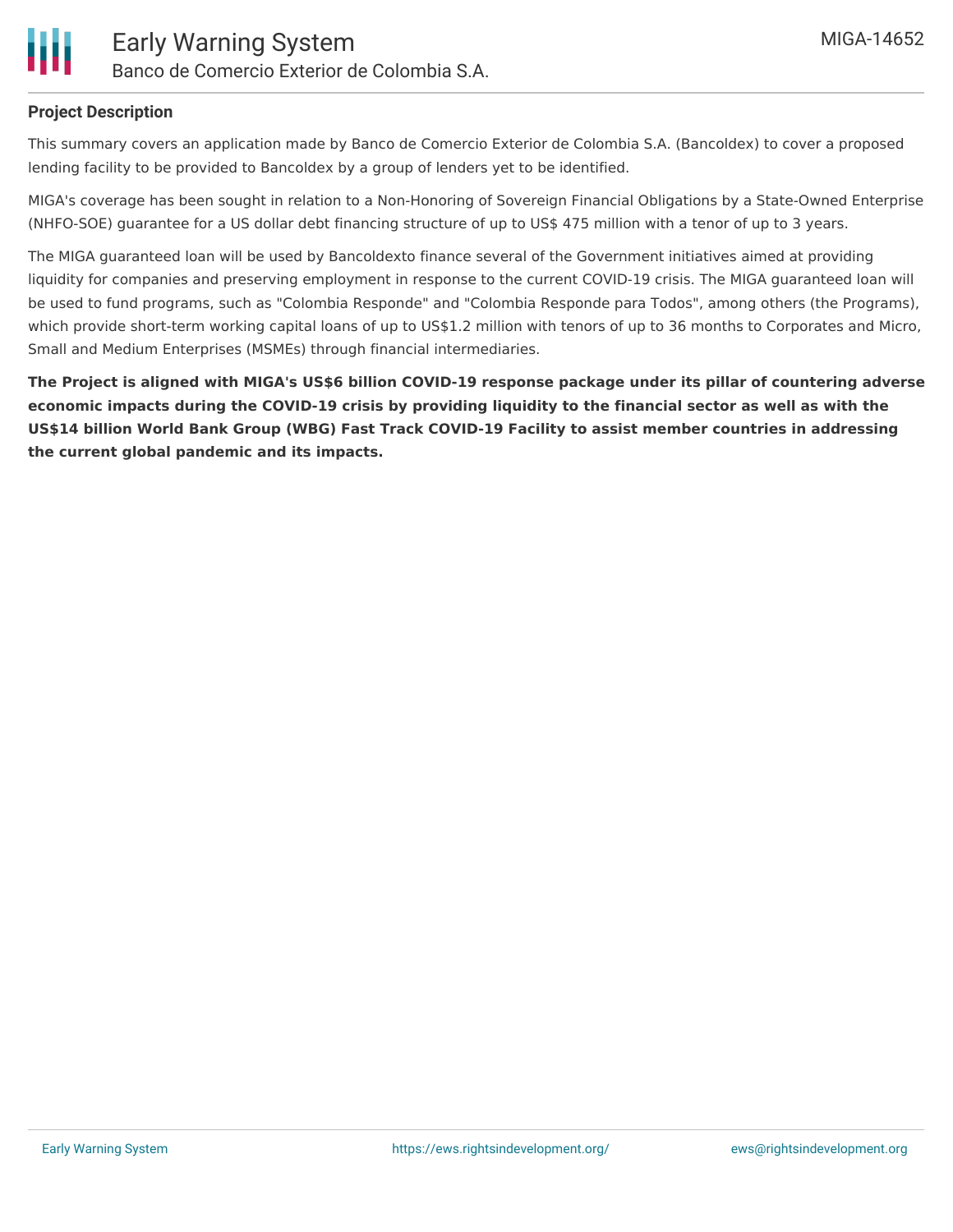#### **Investment Description**

Multilateral Investment Guarantee Agency (MIGA)

#### **Financial Intermediary**

Financial Intermediary: A commercial bank or financial institution that receives funds from a development bank. A financial intermediary then lends these funds to their clients (private actors) in the form of loans, bonds, guarantees and equity shares. Financial intermediaries include insurance, pension and equity funds. The direct financial relationship is between the development bank and the financial intermediary.

[Bancoldex](file:///actor/2567/) (Financial Intermediary)